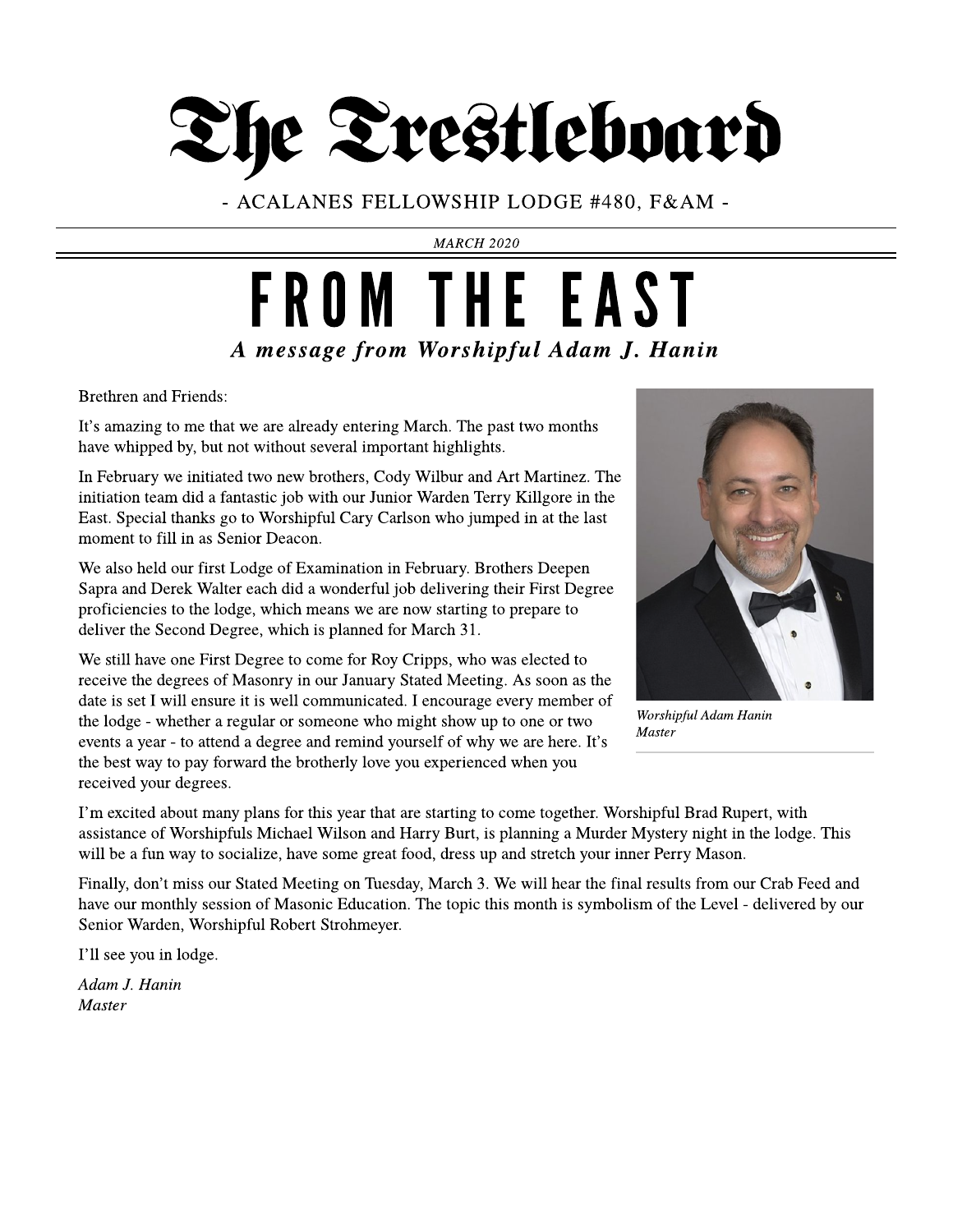# **MARCH STATED** MEETING AGENDA

Please join us on Tuesday, March 3 for our Stated Meeting, where we will discuss the following:

- Youth Orders Month Introducing Job's Daughters
- Crab Feed final results
- Exciting new social event!
- Masonic Education: The Level, by Worshipful Robert Strohmeyer.

# **MARCH BIRTHDAYS**



Brainard Platt, PM - Mar. 1 Clinton Jossey - Mar. 4 Brian James - Mar. 6 Orren Rupert, PM - Mar. 6 Alvin Weis, PGM - Mar. 6 David Stickney - Mar. 7

Marvin Kay - Mar. 10 Peter Peterson - Mar. 13 Alan Mac - Mar. 15 Larry Woods, PM - Mar. 16 Marion Rogers, PM - Mar. 21 Allan Casalou, PM - Mar. 29

### MASONIC HUMOR **A Message of Levity from One of the Brethren**

In days of old, a Brother knight had his squire polish up his armor, and had his groom prepare his best charger. On seeing this activity his fair lady said, "If you are going to that Lodge again you'd better be back by 10:30 pm or I'm raising the drawbridge and you're out for the night."

"Yes dear," he replied as he packed his apron into his saddle bag and headed off to his meeting. At 10:13 there had been a bit of Harmony at the close of the meeting. With alarm, Sir Knight looked at his moon dial and noticed the time. Hedowned thelast of his mead, grabbed his apron, leapt on his charger and set off at full gallop towards the castle.

At 10:20 he was on the home straight. However, though the castle was in view, the horse was tiring. In desperation he spurred his steed for the final run as time ran out. By 10:29, he was but yards from the drawbridge as it began to rise. With afeat of unsurpassed horsemanship, heclimbed to his feet and leapt from thesaddleto theedge of the rising drawbridge. As his fingertips bit into theedge, theweight of his armor was too much to bear. Slowly releasing his grip, he looked down and said "Oh well, so moat it be."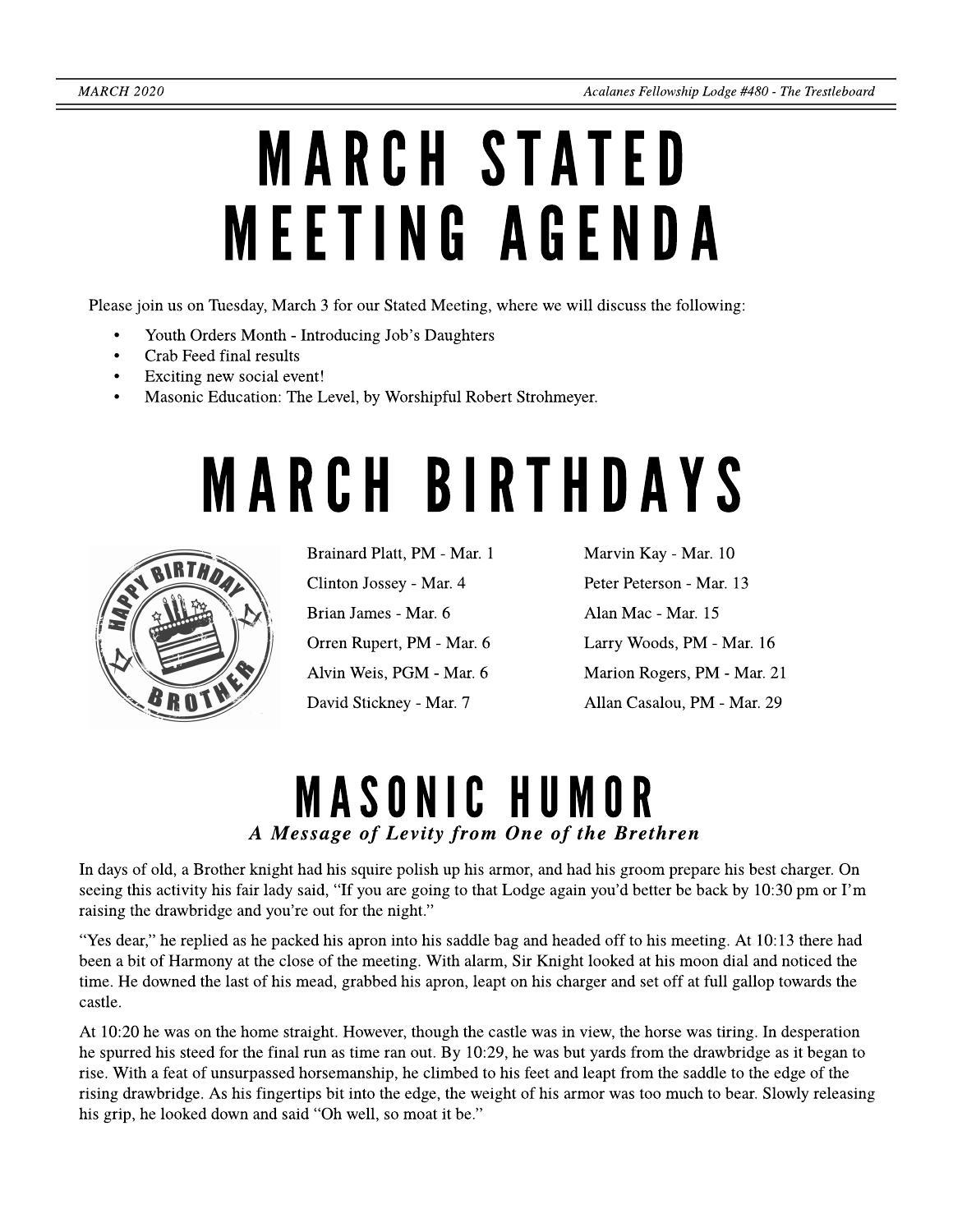# LODGECONTACTS

### **Main Phone Number: 925-284-7815**

| Role                                                                | Contact               | <b>Email</b>                           | Phone               |
|---------------------------------------------------------------------|-----------------------|----------------------------------------|---------------------|
| Master                                                              | Adam Hanin            | master@acalanesfellowship.com          | 925-284-7815, ext 5 |
| Senior Warden                                                       | <b>Bob Strohmeyer</b> | srwarden@acalanesfellowship.com        |                     |
| Junior Warden                                                       | Terry Killgore        | jrwarden@acalanesfellowship.com        |                     |
| Treasurer                                                           | David Kreutzinger     | treasurer@acalanesfellowship.com       |                     |
| Secretary                                                           | Randy Tolerton        | secretary@acalanesfellowship.com       | 925-284-7815, ext 4 |
| Chaplain                                                            | Frank Shoffner        | chaplain@acalanesfellowship.com        | 925-284-7815, ext 8 |
| <b>Hall Association</b><br>(Building Rentals,<br>Maintenance, etc.) | Marion Rogers, PM     | hallassociation@acalanesfellowship.com | 925-284-7815, ext 7 |
| <b>Masonic Education</b>                                            | Harry Burt            | masoniced@acalanesfellowship.com       |                     |
| Charity & Service<br>Committee                                      | Fred Lezak            | charity@acalanesfellowship.com         |                     |
| Webmaster                                                           | Adam Hanin            | webmaster@acalanesfellowship.com       |                     |
| Trestleboard                                                        | Derek Walter          | trestleboard@acalanesfellowship.com    |                     |
| Organist                                                            | John Minagro          | organist@acalanesfellowship.com        |                     |

Acalanes Fellowship Lodge 925 Moraga Rd. Lafayette, CA 94549

### Street Address | Mailing Address

Acalanes Fellowship Lodge P.O. Box 1 Lafayette, CA 94549